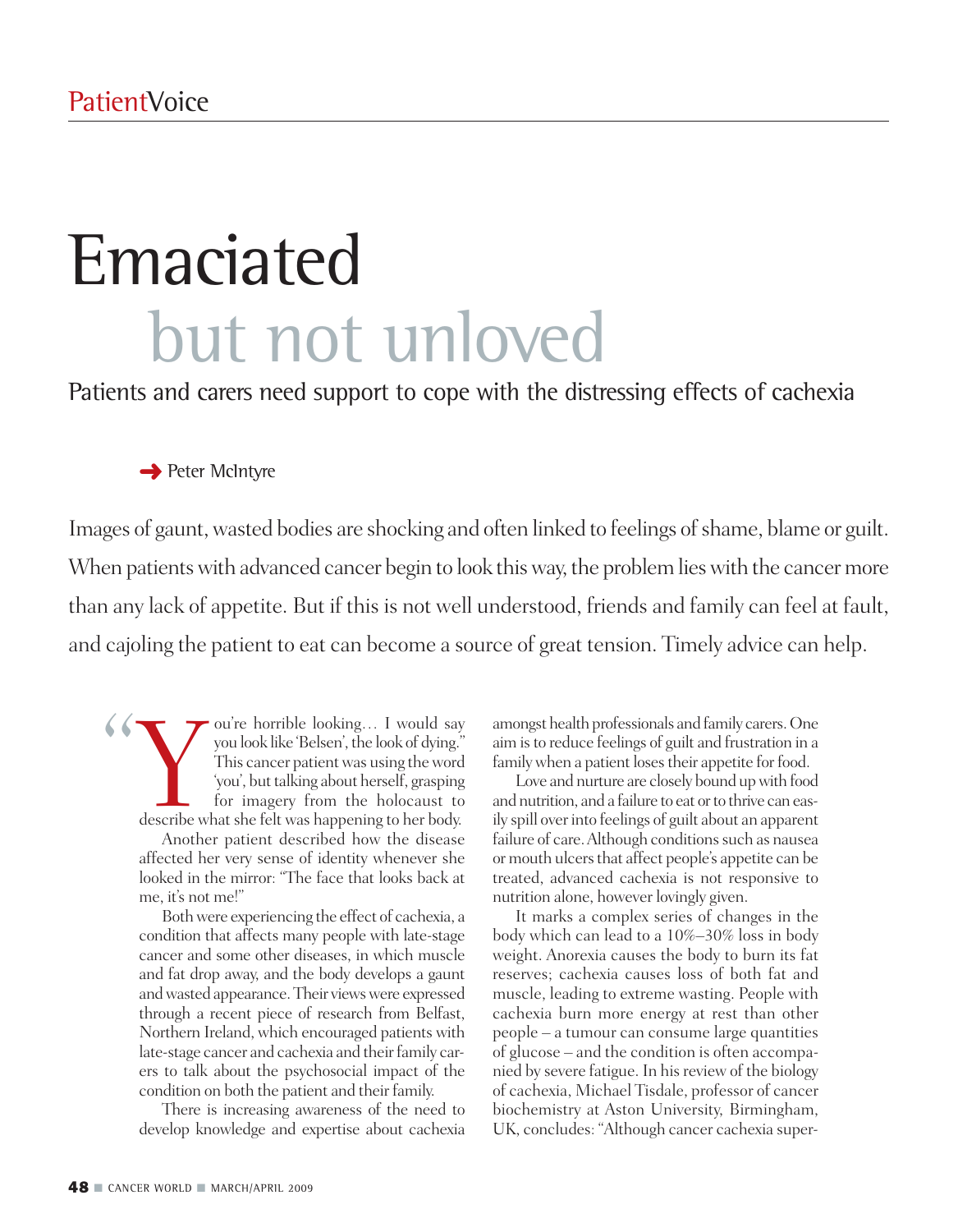

ficially resembles starvation, nutritional inter-ILLUSTRATION: FRED VAN DEELEN, WWW.ORGANISART.CO.UKFRED VAN DEELEN, WWW.ORGANISART.CO.UK vention alone is unable to reverse the condition." Cytokines such as interferon and interleukin have been implicated in cachexia, but are not thought to be a sufficient explanation.

The name cachexia comes from the Greek words'kakos'(bad) and 'hexis'(condition), a description that sums up the very poor prognosis for people with advanced cancer and advanced cachexia. It is itself the cause of many cancer deaths, and a contributory factor in others. However, in its early stages, cachexia can be missed, especially since it may not immediately lead to obvious weight loss, especially in patients who are obese or who have  $\frac{1}{2}$  stages, cachexis<br>substitution in the especially in page tumours.

The European Palliative Care Research Collaborative (www.epcrc.org) is devising a classification and assessment system leading to a decision-guiding tool for palliative cancer care of people with cachexia. Systematic reviews have been undertaken on factors that can distinguish patients with cachexia from those with other clini-

#### Rejection. When food is not wanted and can do little good, family carers may benefit from advice to show their love and support in other ways

cal conditions that cause decreased nutritional intake, and on eating-related distress. A cachexia assessment instrument for the palliative cancer care context is expected in the second quarter of 2009, after a pilot study and a Delphi process involving 18 international cancer cachexia experts. This'SIPP'toolwill help to guide the management of patients. SIPP standsfor

- Stores (the amount of depletion in the body)
- Intake (the extent to which the patient is inhibited from eating)
- Potential (for cancer control and the extent of tumour activity)
- Performance (the patient's physical functioning and the level of their distress)

Florian Strasser, head of Oncological Palliative Medicine at the St Gallen Cantonal Hospital in Switzerland, is leading the EPCRC work on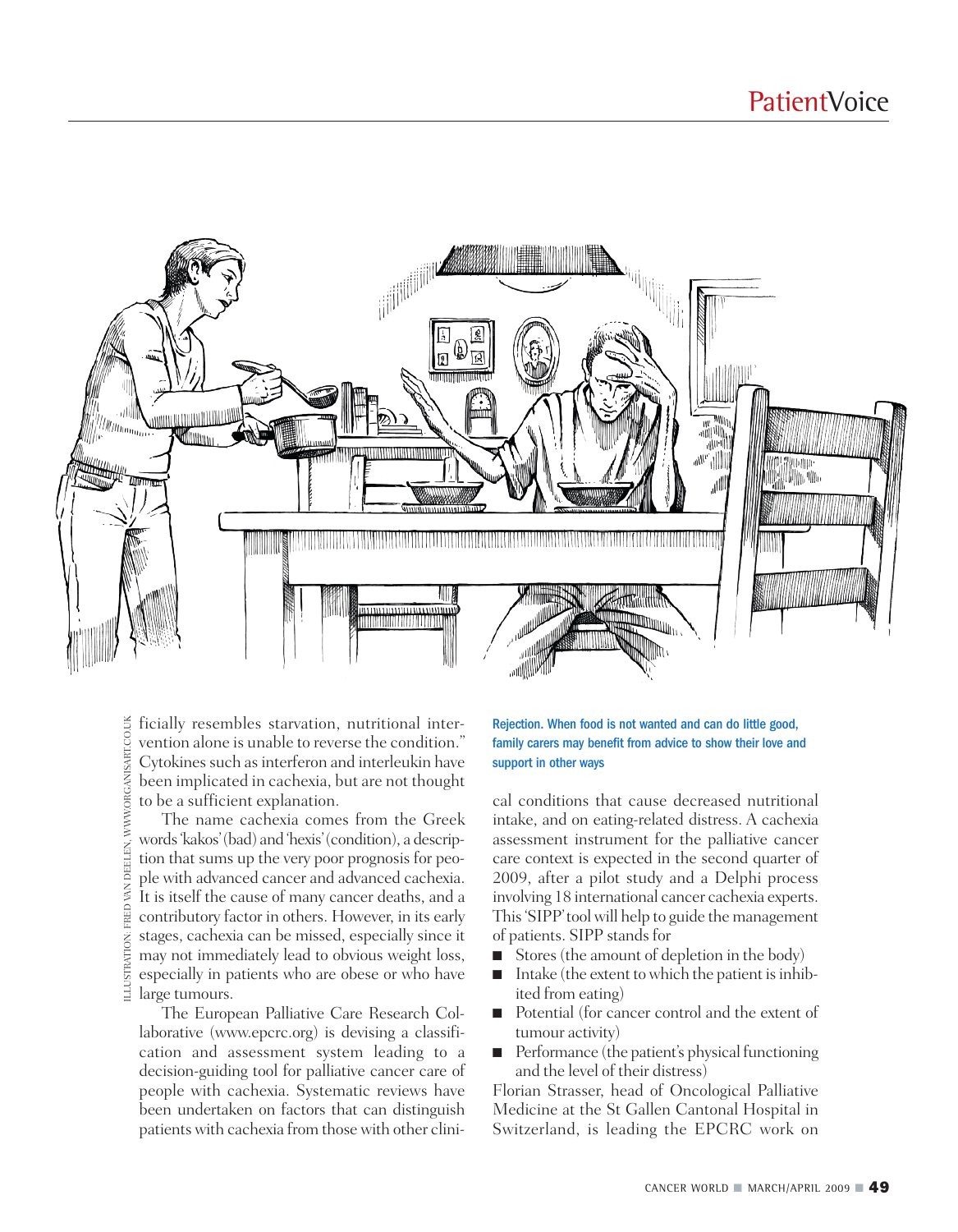cancer cachexia classification and assessment. He has conducted clinical trials of fish oil, cannabis derivatives and the natural hormone ghrelin to see if these will help patients to take in and use nutrition. However, even where such approaches stimulated appetite, they have not yet shown widespread benefit for most patients with cachexia. One reason may be the previous failure to distinguish between different causes of weight loss and individual patient characteristics.

Strasser says that the extent of tumour activity as expressed by catabolic rate is now thought to be a significant factor in classifying cachexia and in guiding palliative care. "Five or ten years ago, we had this idea that if we increase the appetite through using drugs, then automatically the patientwill eat more and will have less cachexia and more function. The new concept of classification tells us that pronounced inflammation or catabolism caused by tumour can cause involuntary weight loss – appetite loss is often not the main problem. It looks like the new classification hasto move away from a simple anorexia syndrome to a cachexia syndrome where you have to take into account appetite and nutrition intake on one side and inflammatory tumour activity – measured by CRP (C-reactive protein) or tumour dynamics – on other, and the effect on muscle mass, muscle function and muscle strength."

#### TAILORED ADVICE

He tailors advice to patients and family carers according to whether the main problem is lack of appetite or an inability to benefit from nutrition, and says that psychological counselling can be very beneficial in reducing eating-related distress.

"The cancer causes a decrease in the perception of appetite and the hyperglaemic drive to tell the body it is hungry, and signals the brain 'I am full – I don't need food'. The patient understands that he has no hunger because of advanced cancer.

"He says, 'Doctor, if I don't eat, I am going to die,' and I say, 'Yes sir, that is the case because you have incurable cancer.'If the patient has a nauseawhich

is bothering him, you may need to alleviate nausea. If I have a patient who has a lot of distress through having no appetite and is not receptive to understanding that his disease istoo advanced for him to have appetite, I might give this patient a symptomalleviating drug, which helps to stimulate the appetite.Hewill feel better, butI have to explain to him that he will have problems with muscle mass and loss of function.

"The hypothesis now is that if a patient has low inflammation and a stable tumour, then the patient might profit if you achieve increased nutritional intake by interventions like eating more proteins, giving supplements, and education about cognitive control of eating. I counsel the patient that he has a problem with the hypothalamus. 'Try to eat every day 50 grams with two drinks of supplement.' It reduces stress by helping him to understand the scientific base for what is achievable."

But in advanced cachexia the body simply cannot convert extra nutrition to muscle or fat. These patients and their carers should not obsess about eating, says Strasser.

"You can summarise it as – eat chicken soup if you have low inflammation and the tumour is controlled. If you have a lot of inflammation and your tumour is exploding, forget about chicken soup and try to enjoy life through art or music or other means."

In this Swiss Oncological Palliative Medicine clinic, Strasser's multidisciplinary team tries to ensure that the main family carer is also present when a patient is counselled, after research at the clinic suggested that family carers are more distressed than the patient by a failure to eat(Strasser et al. *Palliat Med* 21:129–137).

"Often eating is a symptom of love, to express care and to advocate for the patient, but if you teach them about patients' needs and other ways to express love and caring and advocating for the patient, then you can reduce the stress on both sides."

A very similar message is revealed by research in Northern Ireland conducted by Joanne Reid, nurse researcher at the Unit of Nursing and Midwifery

# "Inflammation caused by tumour can cause weight loss – appetite loss is often not the main problem"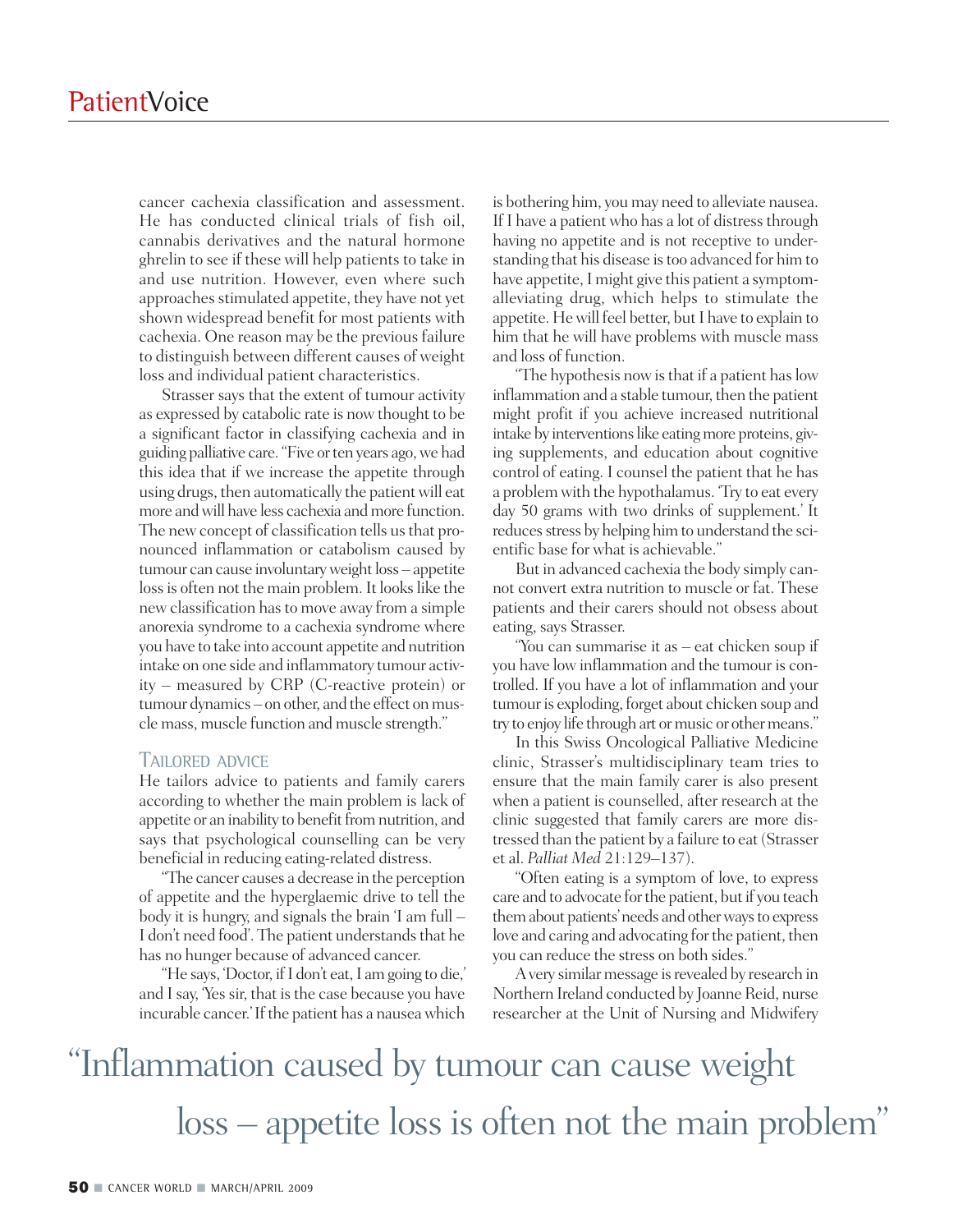# "If you have a lot of inflammation, forget chicken soup and try to enjoy life through music or other means "

Research at Queen's University and the Regional Cancer Centre in Belfast (J Reid et al. *Int J Nurs Stud* doi:10.1016/j.ijnurstu.2008.10.012). Reid interviewed 15 patients being cared for at homewith advanced cancer and cachexia, and 12 family carerswhowere looking afterthem. She found high levels of distress on the part of patients and carers alike. They knew little about cachexia and received little help to learn about it.

Patients tended to see wasting as a sign of approaching death. One said, "I'm trying to get out with eating and all…but it's doing no good. I know there'll be no way out now. No going back, this will be it." Another said, "I have it on my mind I'm on my way out and the weight lossis all to do with it."

Carers were frightened by the weight loss, and some blamed themselves. "We were panicking because he wasn't eating and we didn't know

what to do…We felt it was our fault, because he wouldn't eat and we couldn't get him to eat."

In some cases this led to conflict over food. "I made dinner, made what he liked, what he always liked…He said he didn't like it, didn't want it, which I was quite angry at."

Patients often felt pressured to eat. One said, "I do my best to eat, to please them." Another urged her husband to lie on her behalf and tell the rest of the family that she had eaten earlier.

Food was closely bound up with feelings of care and love between partners. Often women would try to tempt their ailing husbands with buttery cakes or cheese, while men caring for their wives tended to encourage them to eat steak and other high-protein meat dishes.

Reid said, "Patients felt that the provision of food by the family members was a sign of their love. For family members, not eating was a real source of

anxiety. Occasionally they felt that this Physiological was a personal rejection towards changes in Fading away them, as opposed to a rejection appetite of food. That could have led resulting in to feelings of anger. They weight loss Understanding cachexia. This schema was Coping developed for patients, Visuality of responses families and health cachexia professionals by a nursing research team; however, The contract of the contract of the contract of the contract of the contract of the contract of the contract of knowledge of the condition remains incomplete, and there are no guidelines either Conflict over Weight loss for assessment or treatment food interpreted as *Adapted from* The experience of a bad sign cancer cachexia: A qualitative study Response of advanced cancer patients and their from care family members, by Joanne Reid et al. *Int J* professionals *Nurs Stud* (2008)